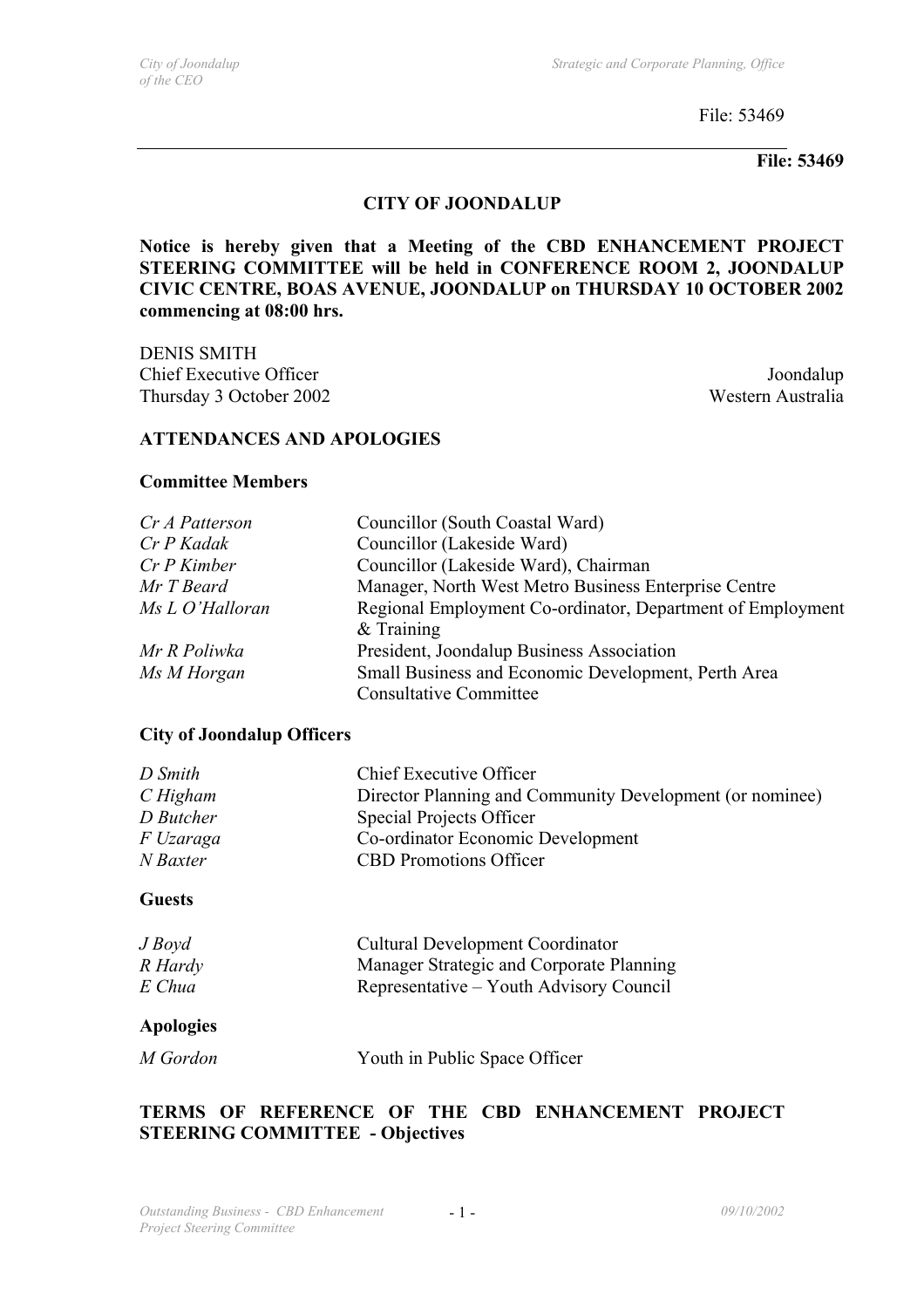1. To monitor the financial accountability requirements of the City's funding contract under the Regional Assistance Program to the end of the contract period in January 2003.

In meeting its objectives, the committee would address the following issues arising from the City's funding agreement under the Regional Assistance Programme (RAP):

- Acquittal of project Funds on the following dates: 31/03/02, 30/06/02, 30/09/02, 31/12/02 and 28/02/03.
- An audited report of the RAP component of the project finding after 31 January 2003.
- 2. To make recommendations to Council concerning the broad priorities of the CBD Enhancement Project to the end of June 2004.

 In meeting its objectives, the committee would also address the two major stakeholder objectives developed at the CBD Enhancement Workshop of Wednesday 20 March 2002.

- To create and promote a coordinated approach to marketing and advertising the Joondalup CBD to the wider community (to include appropriate signage).
- To create a sustainable business environment that will address the vacancy issue.
- 3. To make recommendations to Council regarding strategies for the project's financial self-sufficiency by the nominated target of the 2004/05 financial year.

# **AGENDA**

# **1. ATTENDANCE AND APOLOGIES**

## **2. DECLARATIONS OF FINANCIAL INTEREST/INTEREST THAT MAY AFFECT IMPARTIALITY**

**3. CONFIRMATION OF MINUTES** 

**Minutes of the CBD Enhancement Project Steering Committee held on 28 June 2002 and Informal Meeting held 8 August 2002 (previously distributed).**

**4. BUSINESS OUTSTANDING FROM PREVIOUS MEETINGS**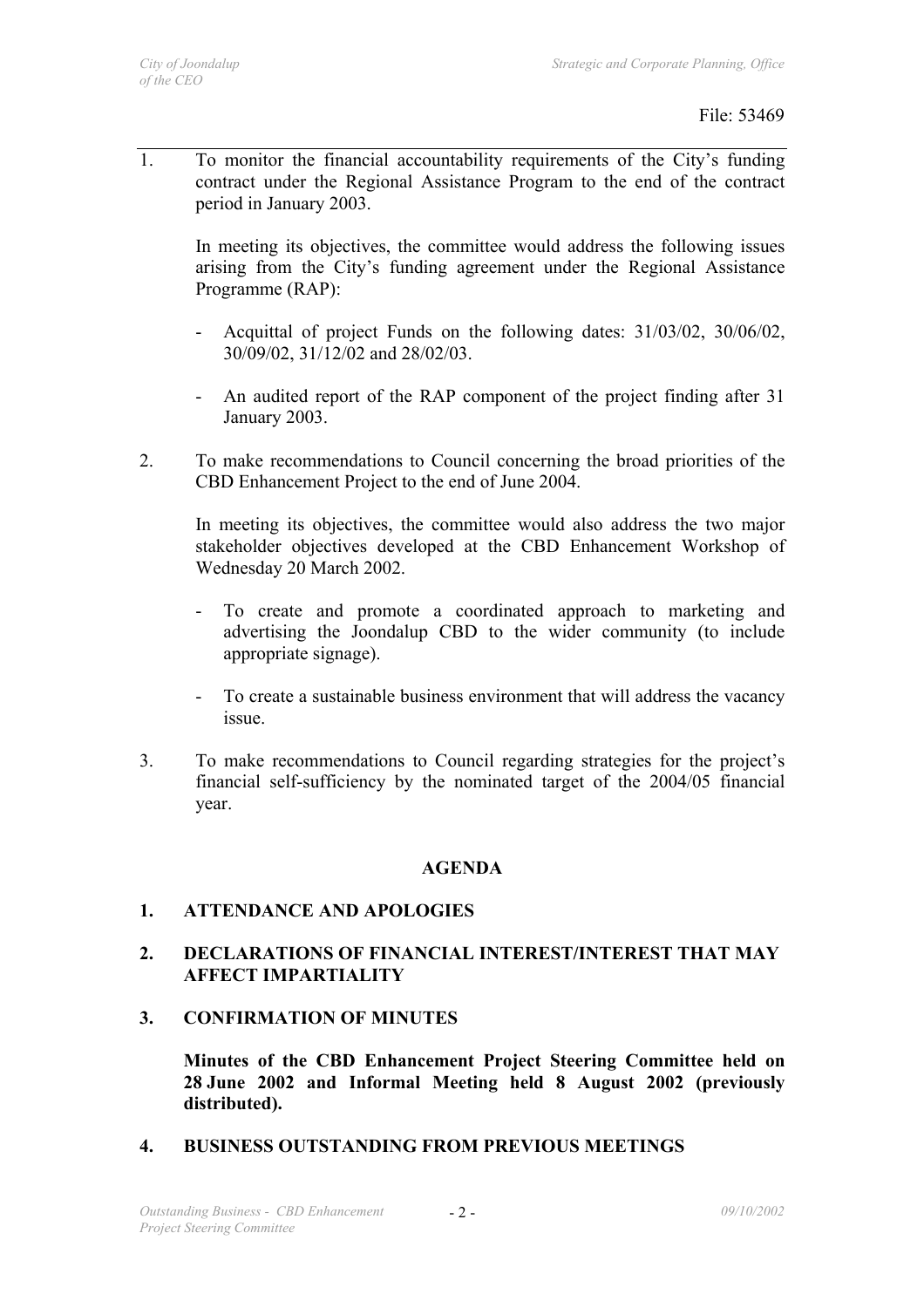File: 53469

Items of business outstanding are listed at **Attachment A** to this agenda.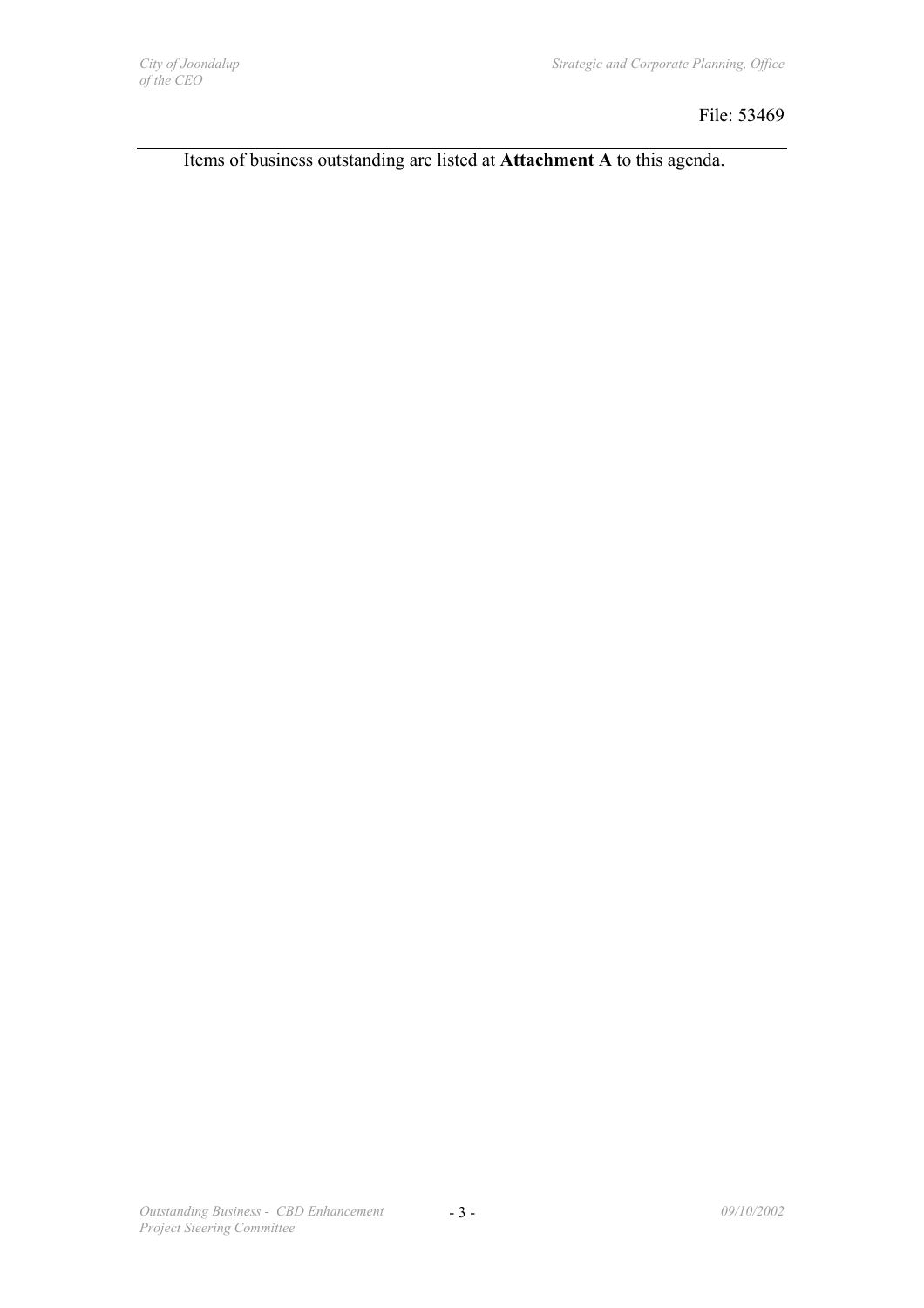## **5. BUSINESS ITEMS**

# **5.1 Appointment of Ms Enid Chua, Youth Advisory Council, to the CBD Enhancement Project Steering Committee**

Council, at its meeting held on 13 August 2002, authorised that the Committee's Terms of Reference include a representative from the Youth Advisory Council to be appointed to the Committee.

# **RECOMMENDATION**

**That the CBD Enhancement Project Steering Committee recommends to Council that Ms Enid Chua, Youth Advisory Council Representative, be appointed as a member of the CBD Enhancement Project Steering Committee.** 

# **5.2 Marketing Matrix Re-design including an update on the Marketing Plan**

A copy of the draft Matrix is at **Attachment B** to this agenda.

It is recommended that the Committee discuss the suggested items with a view to prioritising CBD Promotion activities.

# **5.3 Joondalup Night Markets Update**

F Uzaraga, Sustainable Development Coordinator, to update the Committee on the latest issues concerning the Night Markets for information/discussion.

#### **5.4 JoondalUPDATE Publication**

N Baxter, CBD Promotions Officer, to update the Committee regarding the new format for JoondalUPDATE (**Attachment C to this agenda**).

It is recommended that the Committee endorse the new format of the JoondalUPDATE Publication.

# **5.5 CBD Website - cbd.joondalup.biz**

F Uzaraga to update the Committee on plans for the web site development for information/discussion.